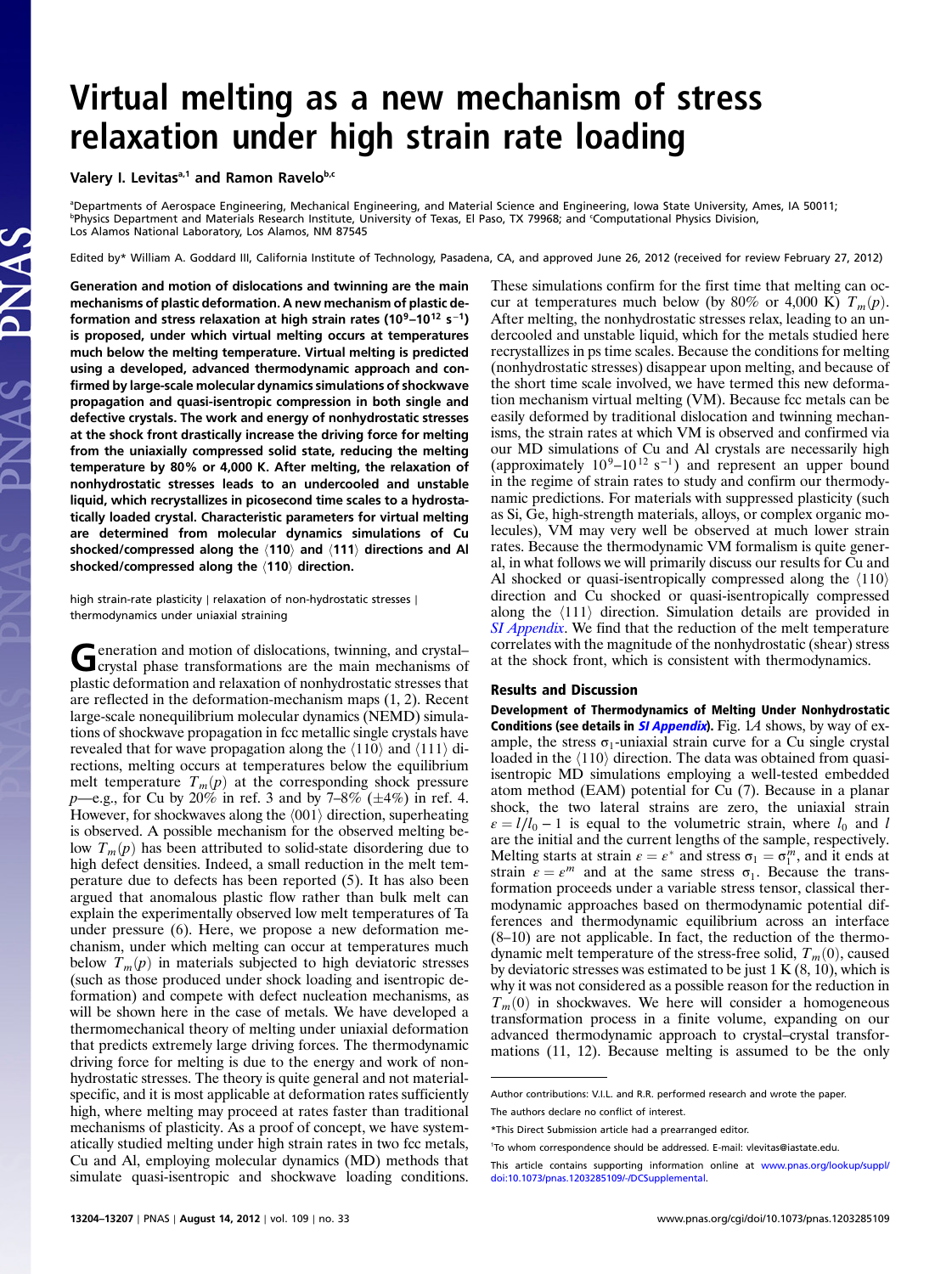

Fig. 1. (A) Stress-uniaxial strain curve of a Cu crystal until melting ( $\sigma_1$ , the same as in B) and equations of state of molten ( $p_m$ ) and crystalline ( $p_c$ ) phases. Area between curves {Oabcd} and {Od} is the additional driving force for melting due to nonhydrostatic loading. (B) Variation of normal stresses  $\sigma_i$ , temperature, and prescribed strain rate vs. uniaxial strain obtained using MD simulations for  $(110)$  shock loading of Cu.

dissipative process, the thermodynamic driving force per unit unloaded volume for the melting is equal to the total dissipation, as follows

$$
X_m = \int_{\varepsilon^*}^{\varepsilon^m} \sigma_1(\varepsilon) d\varepsilon + \Delta s (T - T_m(0))
$$
  
+ 
$$
(\psi_{\varepsilon}^h(\varepsilon^*) - \psi_m^h(\varepsilon^m)) + \psi_{\varepsilon}^{\text{dev}}(\varepsilon^*).
$$
 [1]

Here,  $\psi^h$  and  $\psi^{\text{dev}}$  are the elastic energy of hydrostatic and deviatoric stresses (strains),  $\Delta s$  is the jump in entropy, T is the temperature at which the melting starts at  $\varepsilon = \varepsilon^*$ , and subscripts c<br>and m refer to crystalline and molten states, respectively. An inand m refer to crystalline and molten states, respectively. An increase in temperature during the deformation increases  $X_m$  and can be taken into account through an effective temperature (11). For simplicity, we neglect it and underestimate  $X_m$ . Let  $p_c(\varepsilon)$  and  $p_m(\varepsilon)$  be the pressure-volumetric strain equation of state of the crystalline and molten phases, respectively (Fig. 1A), with  $\varepsilon_c(p)$ and  $\varepsilon_m(p)$  being their inverse equations. The equation of state for the melt starts at point ( $\varepsilon = \varepsilon_0$ ;  $\sigma_1 = 0$ ), where  $\varepsilon_0 < 0$  is the volumetric transformation strain at melting at pressure  $p = 0$ . After some manipulations, the condition  $X_m = 0$  provides the equilibrium melt temperature under uniaxial straining  $T_m^{nh}$ :

$$
T_m^{nh} = T_m(\sigma_1) - \left( \int_0^{\varepsilon^m} \sigma_1 d\varepsilon - \int_0^{\tilde{\varepsilon}} p_c d\varepsilon + \sigma_1 (\tilde{\varepsilon} - \varepsilon^m) \right) / \Delta s,
$$
\n[2]

where  $\bar{\varepsilon} = \varepsilon_c(\sigma_1^m)$  and  $\varepsilon^m = \varepsilon_m(\sigma_1^m)$  (Fig. 1A). Geometrically, the magnitude of the negative mechanical part of the driving force for magnitude of the negative mechanical part of the driving force for melting under hydrostatic conditions is equal to the area  $\{O \epsilon_0 c d\}$ between the equation of state for melt and crystal. This area characterizes the increase in the melt temperature under hydrostatic loading from  $T_m(0) = 1,357 \text{ K}$  to 5,087 K (at 179.1 GPa) (see [Table S1 in](http://www.pnas.org/lookup/suppl/doi:10.1073/pnas.1203285109/-/DCSupplemental/Appendix.pdf) *SI Appendix*). The difference between the areas under the stress-strain curve  $\sigma_1(\varepsilon)$  {Oabcd} and {Od}, which represents the equation of state  $p_c(\varepsilon)$  for the single crystal, provides an additional driving force for melting due to non-hydrostatic loading (the term in parentheses in Eq. 2). This difference is almost three times larger than the area  $\{O \epsilon_0 c d\}$  and produces close to a threefold reduction in  $T_m(p)$  when compared with the increase associated with the hydrostatic pressure. All parameters for Cu and Al melting obtained from NEMD simulations of shock loading along the  $\langle 110 \rangle$  direction and for Cu along the  $\langle 111 \rangle$  di-rection can be found in [Table S1 in](http://www.pnas.org/lookup/suppl/doi:10.1073/pnas.1203285109/-/DCSupplemental/Appendix.pdf) SI Appendix.

In Fig. 1B, melting commences at a peak stress  $\sigma^m =$ 179.1 GPa, corresponding to  $\varepsilon^* = 0.214$ , and ends at the same<br>stress  $\sigma_1 = 179.1$  GPa but at  $\varepsilon^m = 0.324$ . For this case, the reducstress  $\sigma_1 = 179.1$  GPa but at  $\varepsilon^m = 0.324$ . For this case, the reduction in the thermodynamic melt temperature calculated with the help of Eq. 2 is enormous (Fig. 2A):  $\Delta T_m = 10074$  K—i.e., from  $T_m(179.1) = 5,087$  K to  $T_m^{nh} = -5,013$  K. Reductions of similar orders of magnitude were found for Al, and for other loading diorders of magnitude were found for Al, and for other loading directions (Fig. 2B and [Table S1 in](http://www.pnas.org/lookup/suppl/doi:10.1073/pnas.1203285109/-/DCSupplemental/Appendix.pdf) SI Appendix). It should be noted that a negative  $T_m^{nh}$  does not imply the existence of a negative temperature: At this temperature the calculated thermodynamic driving force for melting due to nonhydrostatic stresses is zero. In order for melting to proceed within ps time scales, some overheating—which cannot be estimated using thermodynamics—is necessary. Furthermore, MD simulations (see below) have shown that melting can occur at least at  $0.2T_m(p)$ . The calculated reduction in the melt temperature  $\Delta T_m$  vs. strain  $\varepsilon^*$  and corresponding stress  $\sigma_1(e^*)$  can be approximated by  $\Delta T_m = A_\sigma + B_\sigma \sigma_1 + C_\sigma \sigma_1^2$ <br>  $A + B e^* + C e^{*2}$  All constants for Cu and Al are listed sites  $\sigma_1(\varepsilon)$  can be approximated by  $\Delta T_m - A_6 + B_6 \sigma_1 + C_6 \sigma_1 - A_\varepsilon + B_\varepsilon \varepsilon^* + C_\varepsilon \varepsilon^{*2}$ . All constants for Cu and Al are listed in Table S3 in SI Appendix [Table S3 in](http://www.pnas.org/lookup/suppl/doi:10.1073/pnas.1203285109/-/DCSupplemental/Appendix.pdf) SI Appendix.



**Fig. 2.** Calculated melting temperature under hydrostatic T<sub>m</sub> and nonhydrostatic T<sup>m</sup> conditions vs. pressure (uniaxial load) for shock loading of Cu (A) and Al (B) along the  $\langle 110 \rangle$  direction.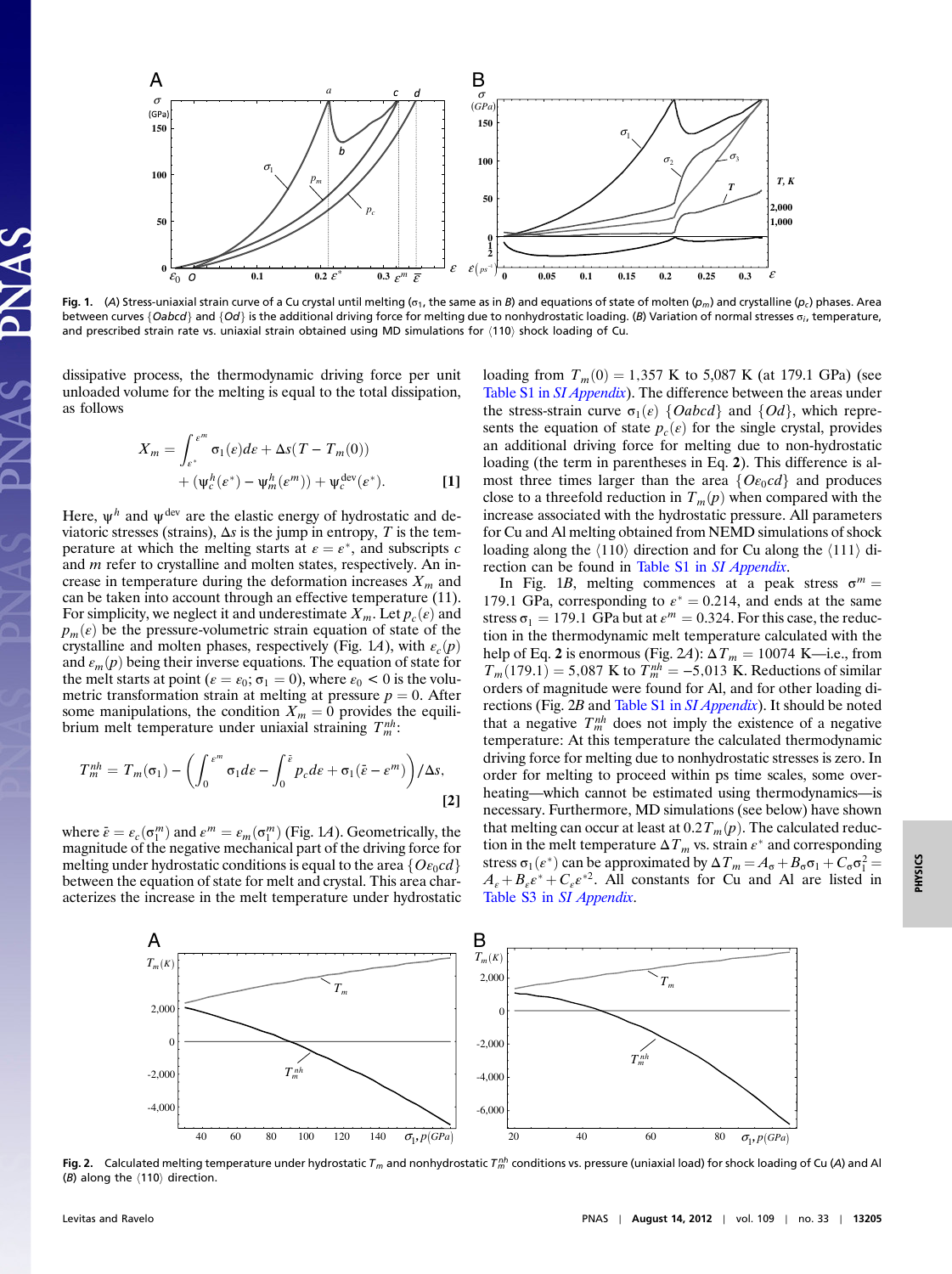

Fig. 3. (A) Atomic configuration of Cu slab shocked to a pressure of 160 GPa (red atoms are solid, blue are liquid); (B and C) pressure and temperature profiles, respectively, along the shock direction. The temperature is normalized by the equilibrium melt temperature  $T_m(p)$  at the corresponding shock pressure along the profile.

**MD Simulations.** Fig.  $3A$  shows a thin slice (about 20- $\AA$  thick) of the atomic configuration from an NEMD simulation of Cu shocked along the  $\langle 110 \rangle$  direction to a pressure of 160 GPa (see also [Movie S1\)](http://www.pnas.org/lookup/suppl/doi:10.1073/pnas.1203285109/-/DCSupplemental/pnas.1203285109_SI.pdf?targetid=SM1). Liquid and solid atoms were identified with a local order parameter  $q_6$ , which measures the symmetry correlation of an atom with its neighbors (13, 14). Solid atoms (red) are well correlated with their neighbors, while liquid atoms (blue) are not. The material at the shock front melts at a temperature  $T \approx 0.3 T_m(p)$  at the corresponding pressure along the profile (Fig. 3 <sup>A</sup>–C) and recrystallizes behind the shock front at  $T \approx 0.8 T_m(p)$  and at a rate that increases with increase in  $T_m(p) - T$ . This is consistent with the behavior of an over-cooled liquid rather than amorphous solid (see *[SI Appendix](http://www.pnas.org/lookup/suppl/doi:10.1073/pnas.1203285109/-/DCSupplemental/Appendix.pdf)*). No evidence of dislocation or extended defects was found.

Fig. 4A shows the shear stress  $\tau = 1/2(\sigma_1 - 1/2(\sigma_2 + \sigma_3))$  as a function of strain rate for Cu compressed quasi-isentropically. The shear stress at  $\dot{\varepsilon} = 0$  corresponds to the elastic limit, which is characteristically high for defect-free crystals. The elastic limit can be lowered by introducing pre-existing dislocations (PED) (15). Data shown are for samples with defect densities approximately 10<sup>12</sup> cm<sup>-2</sup>. Fig. 4B clearly shows a strong reduction in the melt temperature (even by 4,000 K) for quasi-isentropic compression with increasing shear stress. The final strain was fixed at 0.34, while the strain rate was varied and the temperature was controlled to a value that would yield the same maximum fraction of liquid atoms (25%) for all simulations. In shock compression, where the temperatures are higher, the fraction of pre-melted atoms behind the shock is significantly higher than 25% (Fig. 3A).



Fig. 4. (A) Maximum shear stress vs. average strain rate in Cu defect-free and with pre-existing defects (PED), quasi-isentropically and uniaxially compressed to 0.20 and 0.25 along the  $\langle 110 \rangle$  and  $\langle 111 \rangle$  directions. The PED crystal is nominally oriented along the  $\langle 110 \rangle$  direction. (B) Melting temperature (normalized by  $T_m(160) = 4816$  K) vs. average shear stress (normalized by the shear modulus at  $p = 160$  GPa) for defective Cu quasi-isentropically compressed to a final strain of 0.34 at different strain rates. (C) Diffusion coefficient of liquid Cu at a pressure of 145 GPa (circles) evaluated from the atomic mean-squared displacements. Also shown is the diffusion coefficient associated with a region behind the shock front for Cu shocked along  $\langle 111 \rangle$  to a pressure of 145 GPa (diamond) as well as Cu isentropically compressed along (111) to the same pressure at a strain rate of 5 × 10<sup>11</sup> s<sup>-1</sup> (square). The dashed line is a fit to the liquid data, extrapolated to lower temperatures.